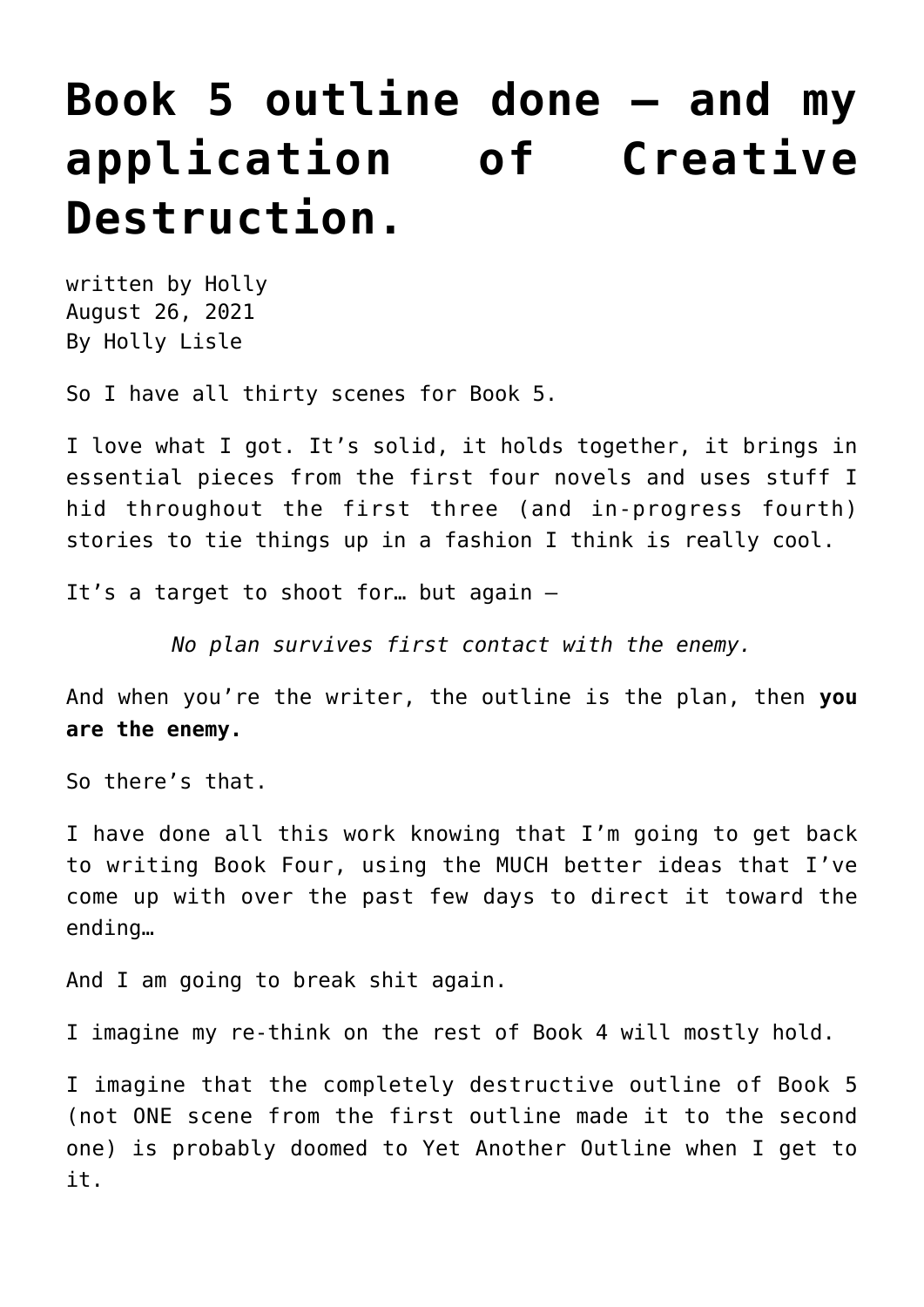The logical question is:

## *Why do you do this?*

And the born-from-brutal-experience answer is NOT —"If I can't see where I'm going, I can't get there."

It's much messier and crueler than that. It is, "If I can't see where I *think* I'm going, I can't get *anywhere."*

Writing novels for me mostly happens by me having *better ideas* while I write.

For that to work, I have to have *ideas* first, though, and they need to be the very best ideas I can come up with at the time.

The process is known (though it's generally not associated with writing fiction) as "destructive creation."

It how tractors made horses obsolete — and destroyed the workhorse-breeding industry. How computers made typewriters obsolete, and destroyed the typewriter manufacturing industry.

And it's how I write  $-$  I do all this work so that I can break my less-good ideas on my way to coming up with *better ideas.*

Though I *don't think* I've ever really thought of it as that until today.

◈━◈━◈━◈━◈━◈━◈━◈ **Get Holly's Free Fiction Sampler, plus Weekly Fiction Updates** ◈━◈━◈━◈━◈━◈━◈━◈

## **Today's words funded by my Ko-Fi supporters.**

All supporters are thanked by name (withheld by request) in each book's acknowledgements.